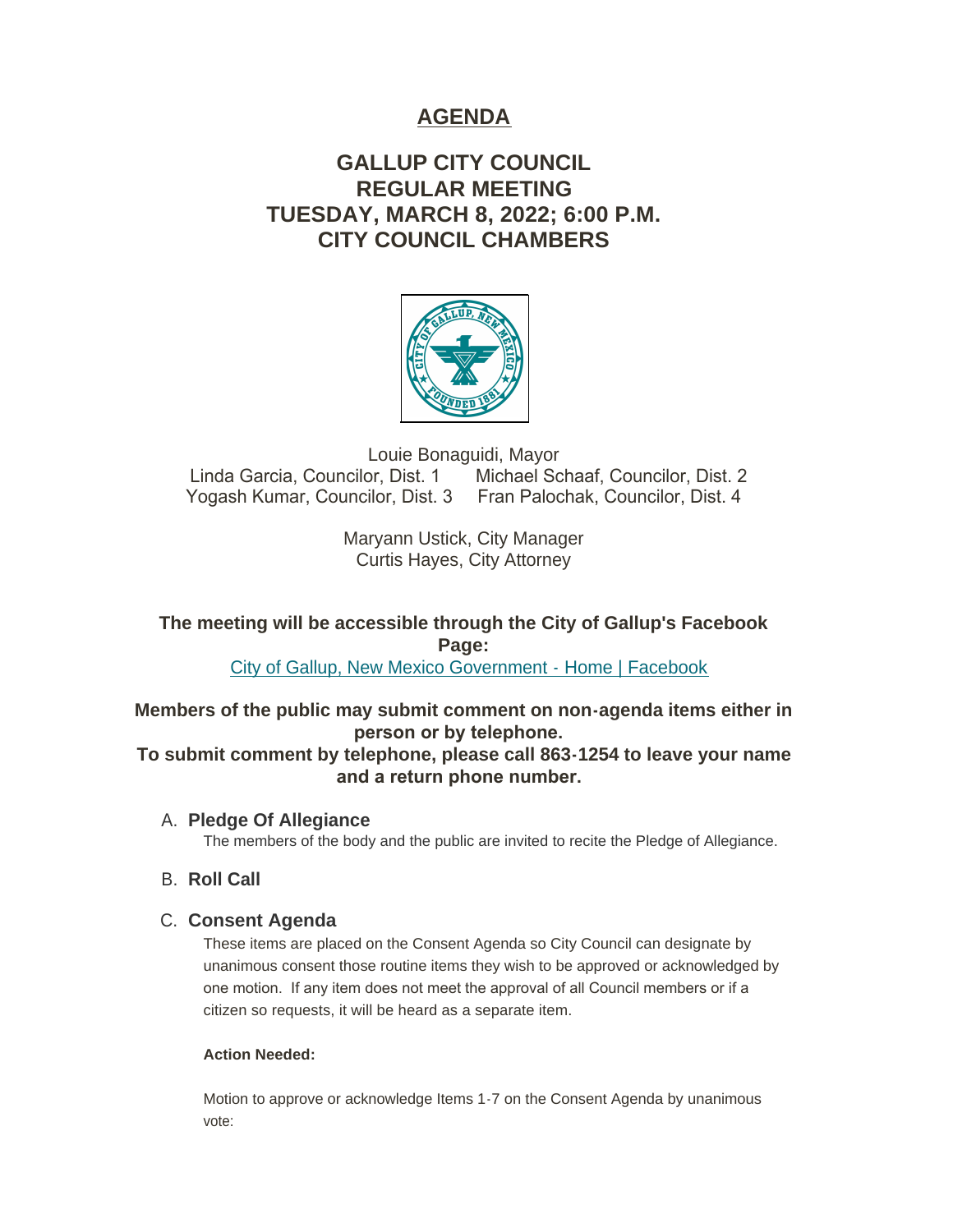# **Approval Of Budget Adjustment Utilities Expense For Red Rock Park** 1.

Staff is requesting the approval of a Budget adjustment for utilities from the General Fund to account 101-3550-432-47-16 In the amount of \$20,000 for Red Rock Park. Funds are needed to get us through the remaining months of the current fiscal year.

| Fiscal Impact:  | \$20,000 from the General Fund, to account - 101-3550-432-<br>47-16 Red Rock Park, utility account |
|-----------------|----------------------------------------------------------------------------------------------------|
| Recommendation: | Staff recommends approval of the requested budget<br>adjustment                                    |
| Speaker's Name  | Vincent Alonzo                                                                                     |

#### **Approval Of A Budget Adjustment For Overtime Expense For The Parks**  2. **Department**

Staff is requesting a budget adjustment in the amount of \$12,000 for overtime. Requested funds will come from the General Fund to account - 101-3051-432- 41-50. Funds are needed to get the Department through what appears to be a very full season to include parades, Court House Square events, Special events, Arts Crawl, rodeos, annual events, tournaments, emergencies and vandalism.

| Fiscal Impact:  | \$12,000 from the General Fund to account - 101-3051-432-<br>41-50 Parks Department Overtime Account |
|-----------------|------------------------------------------------------------------------------------------------------|
| Recommendation: | Staff recommends approval of the requested budget<br>adjustment.                                     |
| Speaker's Name  | Vincent Alonzo                                                                                       |

#### **Budget Adjustment For Change Order No 1 - Final For The BOR ICI Water**  3. **Meter Replacement**

Scope of work for additional items are for the time, labor and equipment the contractor performed for the Chaparral Trailer Park. The contractor experienced time delays while waiting for the City of Gallup to shut off the water mains to let the contractor perform their contractual duties. In addition, the contractor assisted the City of Gallup to cut out a broken gate valve in order to perform the tie-in for the new water meter.

C.O. 1.1 - Additional work performed in the amount of \$2,625.60

NMGRT @ 8.3125% in the amount of \$218.25

#### Total of \$2,843.85

| Fiscal Impact:  | \$2,900 from Operating Cash in the Water Enterprise Fund<br>506 into account #306-6063-444.48-99 project GR2064. |
|-----------------|------------------------------------------------------------------------------------------------------------------|
| Recommendation: | Staff recommends approval of the requested budget<br>adjustment.                                                 |
| Speaker's Name  | Adrian Marrufo, Acting Director W/WW                                                                             |

Documents: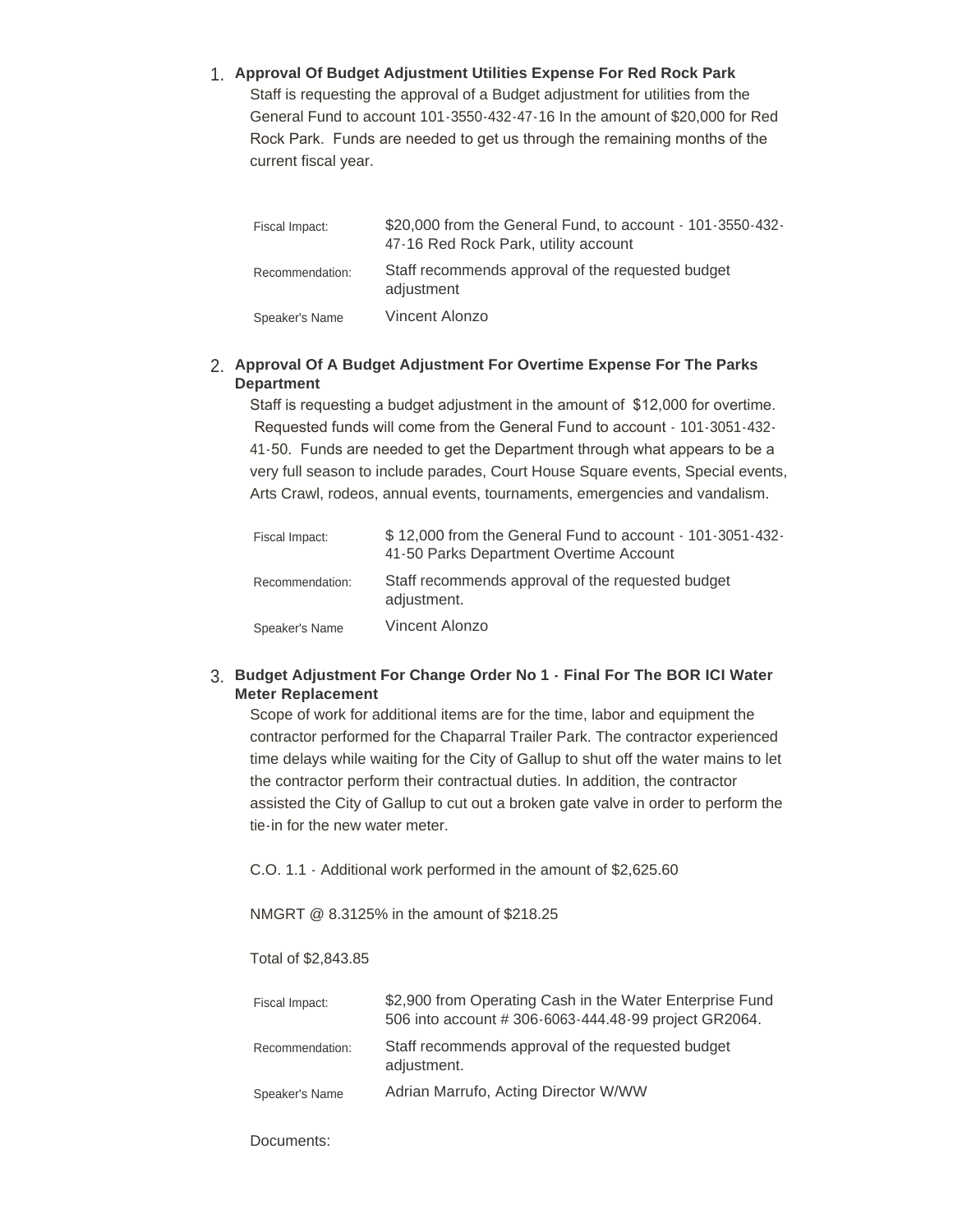## [BOR ICI WATER METER REPLACEMENT FINAL CO.PDF](https://www.gallupnm.gov/AgendaCenter/ViewFile/Item/2848?fileID=12446)

#### **Budget Adjustment For Professional Services To The Navajo Gallup Water**  4. **Supply Project**

Funding for Construction Contract Support from DePauli Engineering for Navajo Gallup Water Supply project (NGWSP) Reach 27.11.

This project is funded by the Water Trust Board (WTB) through the New Mexico Finance Authority (NMFA) and is reimbursable through the U.S. Bureau of Reclamation (USBR).

Project is located south of Gallup, New Mexico and begins at Lyon's Pump Station along Old Zuni Road east of the intersection of Dusty Road and Cipriano Street, south to the Red Rock Chapter.

| Fiscal Impact:  | Budget adjustment in revenue and expenditures of \$300,000<br>in Fund 306, reimbursable by the USBR. |
|-----------------|------------------------------------------------------------------------------------------------------|
| Recommendation: | Staff recommends approval of the requested budget<br>adjustment.                                     |
| Speaker's Name  | Adrian Marrufo, Acting Director W/WW                                                                 |

#### **Budget Adjustment To Cover Expenses For A Water Asset Management**  5. **Plan**

The Information Technology (IT) department had previously paid for the new Asset Management Plan via the new Lucity program now utilized within the Water/Wastewater department operations.

Funding for this plan should of been paid for through the Water Enterprise Fund and now needs to be reimbursed to the Information Technology (IT) Department.

| Fiscal Impact:  | \$34,000 from Operating Cash in the Water Enterprise Fund<br>506 into acct# 306-6063-444.45-30, project Cl1610. |
|-----------------|-----------------------------------------------------------------------------------------------------------------|
| Recommendation: | Staff recommends approval of the requested budget<br>adjustment.                                                |
| Speaker's Name  | Adrian Marrufo - Acting W/WW Director                                                                           |

# **Fire Fund Budget Adjustment** 6.

The Gallup Fire Department is requesting a budget adjustment for an approved FY22' capital equipment request. The fire department purchased a Forcible Entry Door Simulator for a total coast of \$8930, an increase of \$1930 that was previously allocated for the expenditure.

| Fiscal Impact:  | Budget adjustment: 209 capital equipment fund increase in<br>expenditure of \$1930, from fire fund operational account. |
|-----------------|-------------------------------------------------------------------------------------------------------------------------|
| Recommendation: | Staff recommends budget approval.                                                                                       |
| Speaker's Name  | Jesus "Chuy" Morales                                                                                                    |

Documents:

#### [FIRE DEPARTMENT INVOICE.PDF](https://www.gallupnm.gov/AgendaCenter/ViewFile/Item/2856?fileID=12456)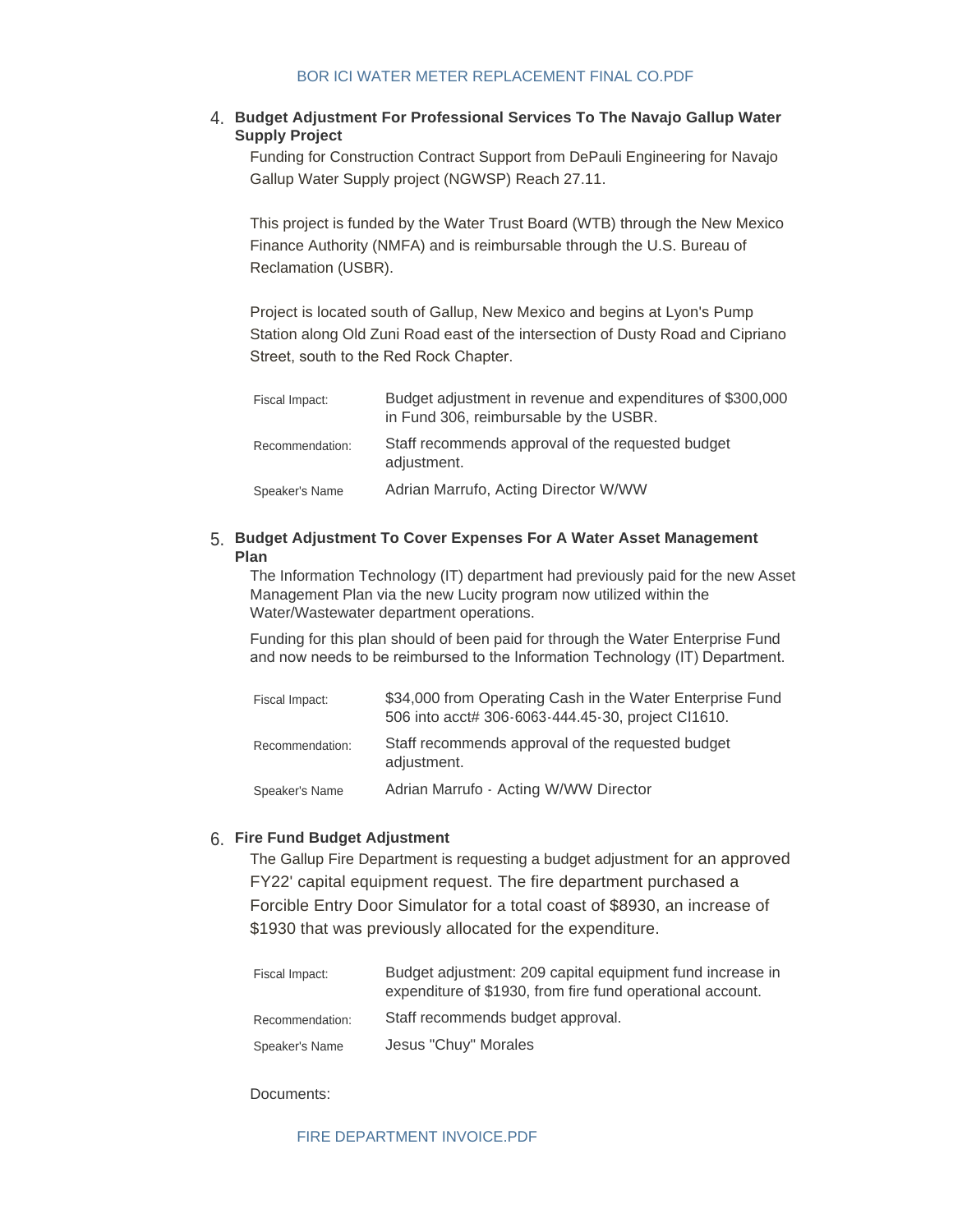## **Resolution No. R2022-6; East Nizhoni Blvd Reconstruction MAP Grant**  7. **Application Resolution**

Attached for City Council's consideration and approval is Municipal Arterial Program application for funding Phase III and Phase IV of the East Nizhoni Blvd Reconstruction Project between South Second Street and College Drive. Project includes reconstruction of the roadway, pedestrian safety, and storm drainage. Total project cost is estimated at \$3,521,740.00 which includes 25% matching funds from the City in the amount of \$880,350.

As part of the application, an approved resolution of project support is required by NMDOT from the City Council.

| Fiscal Impact:  | None at this time. If approved by NMDOT, the City will need<br>to provide matching funds of 25% of the project cost. This<br>amount is estimated at \$880,435.00. |
|-----------------|-------------------------------------------------------------------------------------------------------------------------------------------------------------------|
| Recommendation: | Staff recommends approval of the grant application and the<br>attached resolution of support.                                                                     |
| Speaker's Name  | C.B. Strain                                                                                                                                                       |

#### Documents:

## [RESOLUTION MAP FY2022-2023 APPLICATION.PDF](https://www.gallupnm.gov/AgendaCenter/ViewFile/Item/2854?fileID=12452) [FY23 MAP APPLICATION-NIZHONI BLVD.PDF](https://www.gallupnm.gov/AgendaCenter/ViewFile/Item/2854?fileID=12453) [D6 MAP LETTER GALLUP DTD 01042022.PDF](https://www.gallupnm.gov/AgendaCenter/ViewFile/Item/2854?fileID=12454)

# D. Discussion/Action Topics

# **Resolution No. R2022-5; Accepting FY 21 Audit** 1.

The Audit for Fiscal Year 2021 was conducted by Hinkle + Landers. The report was filed timely and has been approved for release by the Office of the State Auditor. We are proud to inform you that an unmodified opinion was issued for both the financial statements and the federal awards. There is one finding for the City of Gallup in this report.

Finance and City Management will continue to work hard at ensuring we continue to maintain proper reporting with good controls, policies and adherence to those controls and policies.

| Fiscal Impact:  | Having an unmodified opinion and only one finding is crucial<br>to ensure no difficulties in state or federal funding as we have<br>seen in prior years. |
|-----------------|----------------------------------------------------------------------------------------------------------------------------------------------------------|
| Recommendation: | Staff recommends approval of Resolution No. R2022-5                                                                                                      |
| Speaker's Name  | Patty Holland and Farley Vener                                                                                                                           |

#### Documents:

## [CITY OF GALLUP PUBLIC PRESENTATION 2021.PDF](https://www.gallupnm.gov/AgendaCenter/ViewFile/Item/2852?fileID=12447) [AUDIT RESOLUTION FY 2021.PDF](https://www.gallupnm.gov/AgendaCenter/ViewFile/Item/2852?fileID=12457)

**Resolution No. R2022-7; A Resolution To Rename The Veterans Memorial**  2. **Complex The Joe Vargas Veterans Memorial Complex**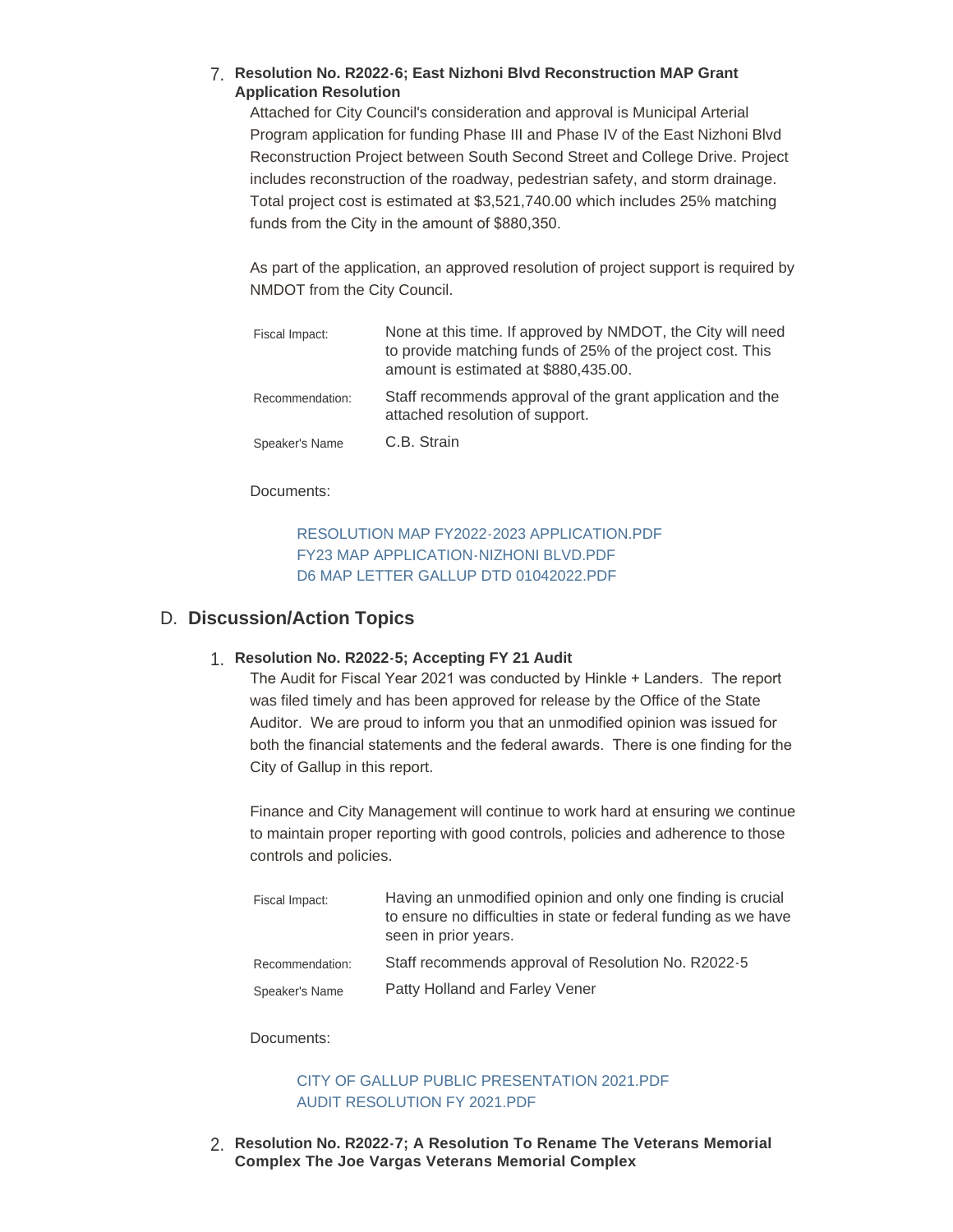I am requesting approval / consideration to rename the Veterans Memorial Complex ( Ford Canyon ) the Joe Vargas Veterans Memorial Complex. Mr. Vargas started his career with the City of Gallup in November of 1963 until his retirement in December of 2000. Joe's dedication and commitment to the City and the Citizens of Gallup was incredible. Mr. Vargas served his country from November, 1961 to October, 1963 after he was Honorably Discharged from the United States Army. During his 37 years he accomplished so much for the citizens of Gallup. The respect he had from other City employees, dignitaries and citizens spoke volumes. He dedicated his life to a better quality of life for the Community. Thank you for you consideration.

Resolution will be provided prior to the meeting.

**Complex The Joe Vargas Veterans Memorial Complex**

| Fiscal Impact:  | none                                                                                              |
|-----------------|---------------------------------------------------------------------------------------------------|
| Recommendation: | Approval of the renaming of Veterans Memorial Complex to<br>Joe Vargas Veterans Memorial complex. |
| Speaker's Name  | Vincent Alonzo                                                                                    |

## **Presentation And Information Item** E.

#### **Gallup Fire Department 2021 Annual Report** 1.

2021 Annual Report presented by the Gallup Fire Department.

| Fiscal Impact:  | None                 |
|-----------------|----------------------|
| Recommendation: | Informational        |
| Speaker's Name  | Jesus "Chuy" Morales |

Documents:

## [GALLUP FIRE DEPARTMENT.PDF](https://www.gallupnm.gov/AgendaCenter/ViewFile/Item/2853?fileID=12450) [GFD 2021 ANNUAL REPORT.PDF](https://www.gallupnm.gov/AgendaCenter/ViewFile/Item/2853?fileID=12451)

#### **Comments By Public On Non-Agenda Items** F.

Members of the public are invited to comment on matters not appearing on the meeting agenda.

## **Motion To Adjourn Into Closed Session** G.

Closed session pursuant to NMSA Section 10-15-1(H)(7) for discussion of a matter subject to attorney-client privilege pertaining to threatened or pending litigation pursuant to the Declaratory Judgment Act in which the City of Gallup may become a participant.

#### **Motion To Reconvene Regular Meeting** H.

- **Certification For The Record Of The Matters Discussed During The**  I. **Closed Session**
- **Comments By Mayor And City Councilors** J.

## **Comments By City Manager And City Attorney** K.

1. Comments by City Clerk Regarding Election Night Procedures